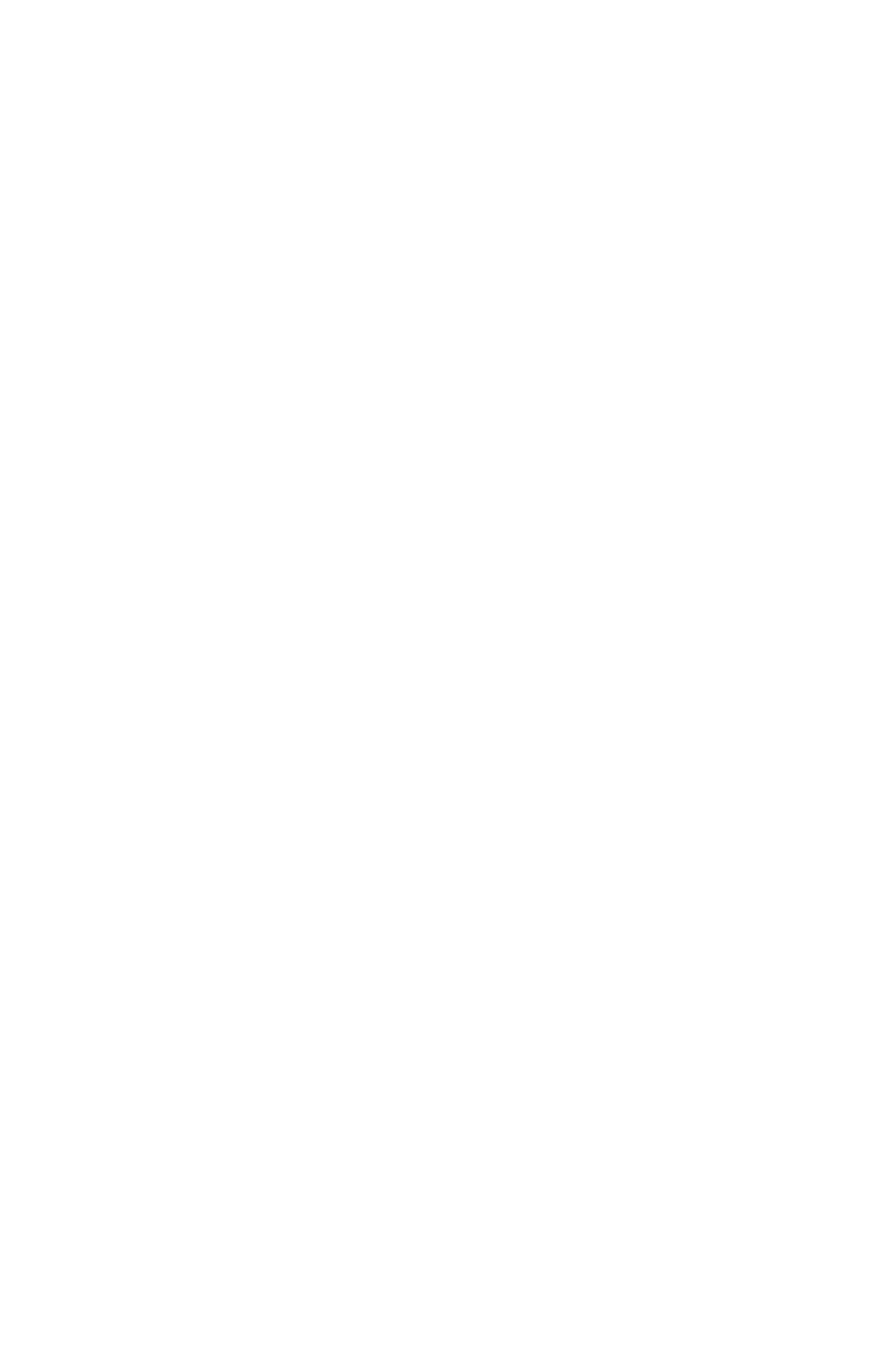# THE EARLY COLLEGE PROGRAM

#### **An accelerated education partnership program between Brevard Public Schools (BPS) and Eastern Florida State College (EFSC).**

If your goal is to graduate from high school with both a diploma and a university-transfer Associate in Arts (AA) degree, the **Early College Program** may be for you!

Starting in the tenth grade, participants spend part of the school day on an EFSC campus taking courses that satisfy both high school graduation and AA requirements. The other part of the day is spent at the high school completing required high school courses.

College credits earned at EFSC transfer to any of Florida's public universities provided that the receiving university offers the same course with the same course number.

Early College participants also enjoy a substantial financial benefit. The Associate in Arts degree is comparable to freshman and sophomore years at a state university. By receiving an AA at your high school graduation, you will have completed two years of college with NO tuition, textbook, or residency fees. Your only potential costs will be the purchase of consumable workbooks/ lab manuals, Wi-Fi access fee, graduation application fee, and yearly parking permits.

# GRADUATION REQUIREMENTS FOR THE ASSOCIATE IN ARTS (AA) DEGREE

#### **GENERAL EDUCATION COURSES**

The Early College Program allows students to customize their AA degree program to prepare for transfer into a specific baccalaureate degree major at a university or college. The university-transfer AA degree requires completion of 60 credit hours. Within the 60 credit hours, students must complete 36 credit hours of general education courses within the five subject areas of communications, mathematics, humanities, social/behavioral sciences, and natural sciences.

#### **ELECTIVES**

The remaining 24 credit hours of the AA degree are electives. It is essential that students work closely with an academic advisor to select electives based on common program prerequisites for the intended upper division major.

#### **ACADEMIC PROFICIENCY**

In addition to completing the general education and elective requirements for an AA, students must:

- 1. Achieve a cumulative GPA of 2.0 or higher in all college work attempted.
- 2. Meet Foreign Language competencies.
- 3. Achieve a "C" or higher in all courses used to fulfill communications, mathematics, humanities, and social/behavioral sciences general education requirements.
- 4. Demonstrate competency in Civic Literacy.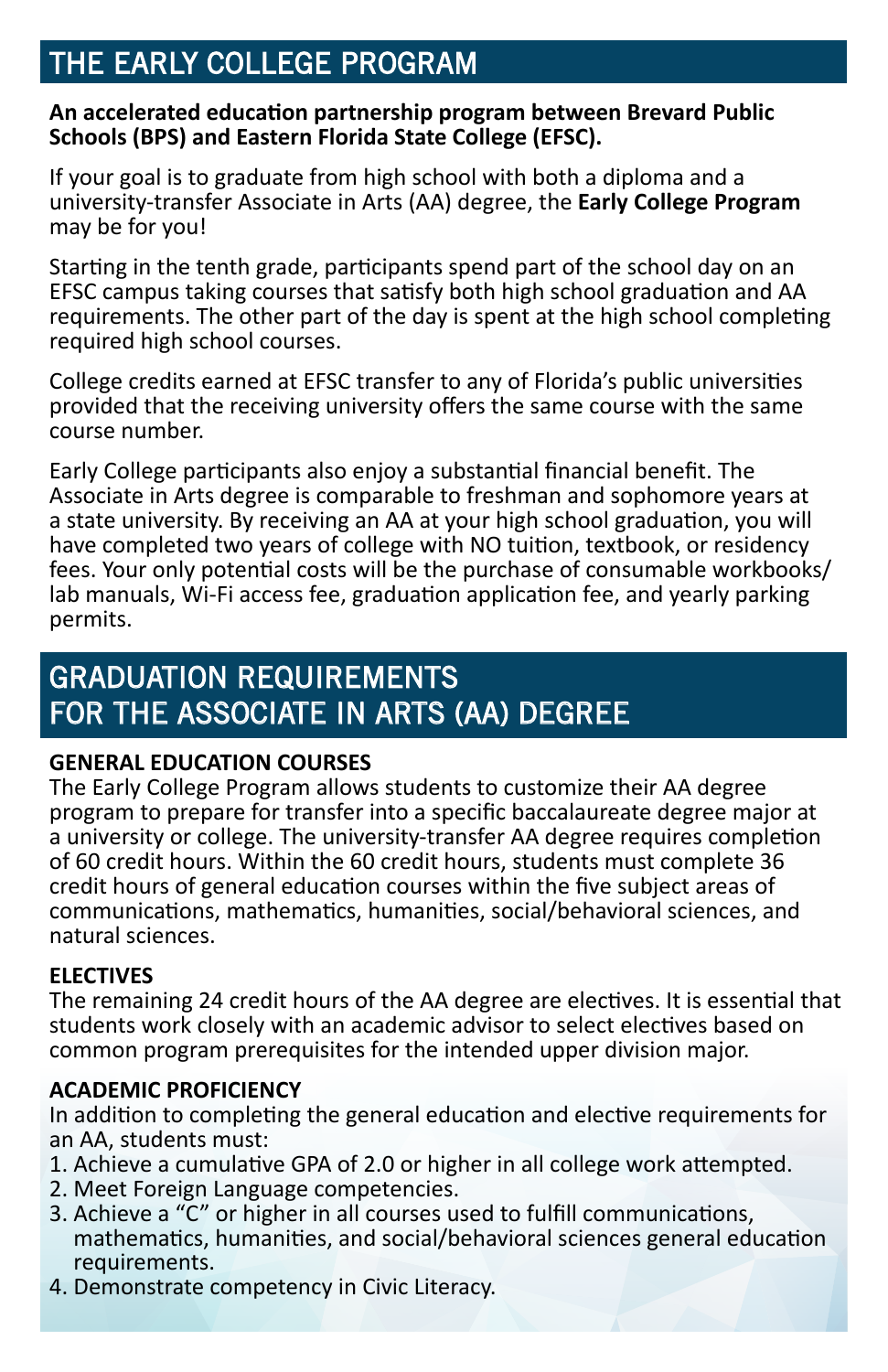## IMPORTANT DATES

#### **STUDENT INTEREST FORM**

Complete and submit to Guidance by your school's deadline.

#### **PERT TESTING**

Administered at the high school by invitation only.

#### **EFSC ONLINE APPLICATION**

Submit the EFSC online Application for Admission and complete the online Dual Enrollment Orientation.

#### **EARLY COLLEGE ORIENTATIONS**

Upon qualifying for the program, the student and a parent/guardian must also attend an in-person Early College Program Orientation at one of the four locations. Sign-in opens at 5:45 p.m. and the presentation starts at 6:30 p.m.

| <b>Campus</b> | <b>Orientation Locations</b>          | <b>Dates</b>        |
|---------------|---------------------------------------|---------------------|
| Cocoa         | Merritt Island High School Auditorium | Tuesday, March 29   |
| Palm Bay      | Bayside High School Auditorium        | Wednesday, March 23 |
| Melbourne     | Eau Gallie High School Auditorium     | Tuesday, April 12   |
| Titusville    | Titusville High School Auditorium     | Monday, March 28    |

## 2022 SUMMER AND FALL REGISTRATION OPENING DATES

#### **SUMMER TERM**

Monday, April 4 Open registration begins

#### **FALL TERM**

TBA *(The 2022/2023 EFSC Academic Calendar will be posted on the EFSC website)*

## 2022 SUMMER TERM SCHEDULE

| 12 Week Summer A       | May 16- August 5  |  |
|------------------------|-------------------|--|
| <b>6 Week Summer B</b> | May 16- June 24   |  |
| 8 Week Summer C        | June 13- August 5 |  |
| <b>6 Week Summer D</b> | June 27- August 5 |  |

*9th grade students may not take Summer A or B classes*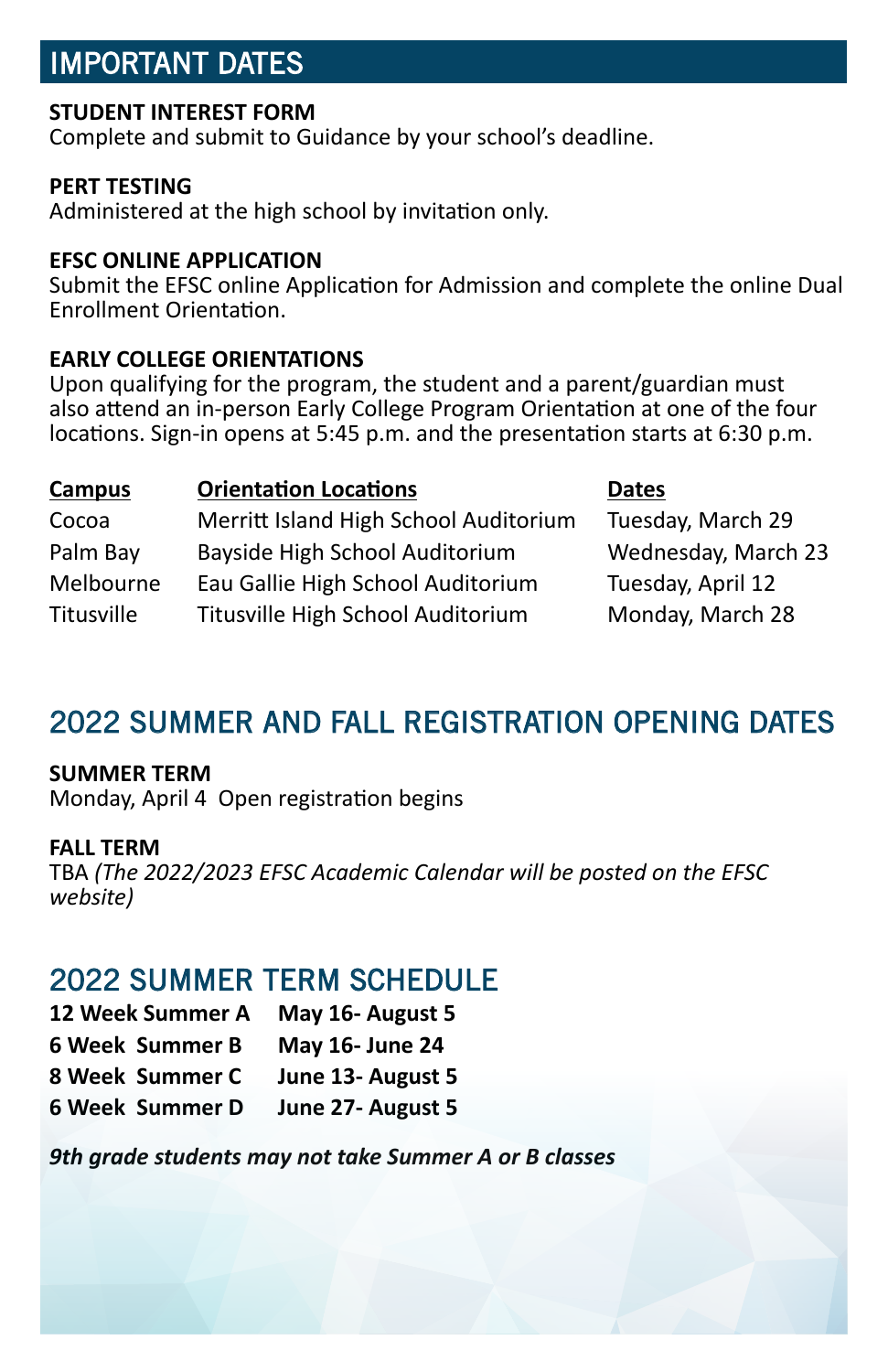# EARLY COLLEGE ELIGIBILITY CRITERIA

## *To be considered for admission to the Early College Program, students must have:*

- 1. Selected the 26-credit high school diploma option.
- 2. Completed the first semester of the ninth grade.
- 3. Earned a state cumulative unweighted high school GPA of 3.0 or higher.
- 4. Met minimum test score requirements in Reading and Writing on the PERT.
- 5. Maintained a school record of appropriate conduct and regular attendance.
- 6. Completed or will complete Algebra 1 or Algebra 1B by the end of ninth grade.

*To maintain eligibility for the Early College Program, students must:*

- 1. Maintain a state cumulative high school GPA of 3.0 or higher.
- 2. Earn a college GPA of at least 2.0 each term.
- 3. Earn a "C" or higher in courses requiring college level writing skills and math competencies.
- 4. Demonstrate responsible behavior and appropriate conduct.
- 5. Be qualified to enroll in MAC 1105, MGF 1106, or MGF 1107 by the fall term of senior year.
- 6. Be on track to graduate with the 26-credit high school diploma and AA degree.

## **FACTORS STUDENTS SHOULD CONSIDER ABOUT EARLY COLLEGE**

- 1. College success requires that students are independent learners and:
	- Have strong reading, research, and note taking skills
	- Are willing to devote the study time needed to meet EFSC course requirements
	- Can balance college, high school, and extra-curricular demands
- 2. Students should aim for a grade of A or no lower than B in each college course. Poor grades can impact scholarships and university admissions.
- 3. EFSC grades become a permanent part of the college and high school transcripts.

## **FACTORS PARENTS SHOULD CONSIDER ABOUT EARLY COLLEGE**

- 1. The high school counselor is the parent's point of contact for questions about the student's EFSC academic progress. Due to FERPA laws, parents may not directly contact the student's instructor.
- 2. Students are responsible for providing transportation during their junior and senior years.
- 3. Students are expected to follow both BPS and EFSC calendars.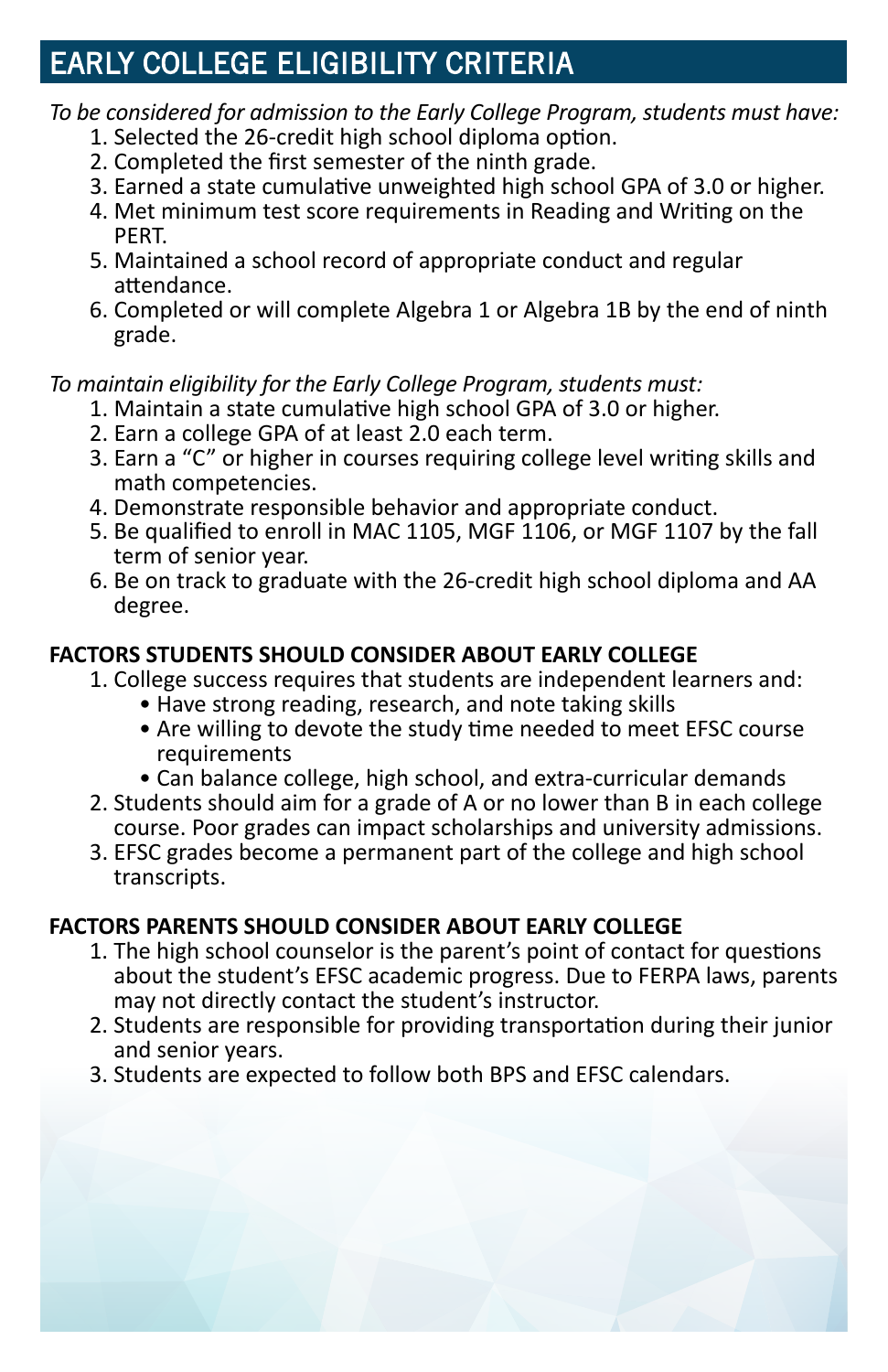# PLACEMENT TESTING

Students accepted into the Early College Program must present college-ready scores in reading and writing on the PERT, ACCUPLACER, SAT\* or ACT\*. Students must present a college-ready math score by the end of eleventh grade to be able to complete the general education requirement in mathematics for the AA degree by high school graduation.

#### **MINIMUM READING AND WRITING SCORES:**

|                   | <b>Reading</b> | <b>Writing</b>          |
|-------------------|----------------|-------------------------|
| <b>PERT</b>       | 106            | 103                     |
| <b>ACCUPLACER</b> | 245            | 245                     |
| <b>ACT</b>        | 19             | 17 (English)            |
| <b>SAT</b>        | 24             | 25 (Writing & Language) |

#### **MINIMUM MATHEMATICS SCORES FOR PLACEMENT IN MATH COURSES:**

|                   | <b>MAT 1033</b> | <b>MAC 1105</b> |
|-------------------|-----------------|-----------------|
|                   |                 | MGF 1106/1107   |
| <b>PERT</b>       | $114 - 122$     | 123             |
| <b>ACCUPLACER</b> | $242 - 257$     | 258-300         |
| <b>ACT</b>        | 19              | 20              |
| <b>SAT</b>        | $24 - 27.4$     | 27.5            |

\*SAT/ACT scores must be on file at EFSC. Students should request their SAT/ ACT test scores be sent directly to EFSC, or they can log into their College Board account, download and save their scores, and upload them to the student dropbox/admissions.

#### **THE PERT STUDY GUIDE AND PERT PRACTICE TESTS**

EFSC encourages students to prepare for the PERT by downloading a PERT Study Guide and completing the practice test questions. The Guide is available on the EFSC College Credit Placement Testing webpage.

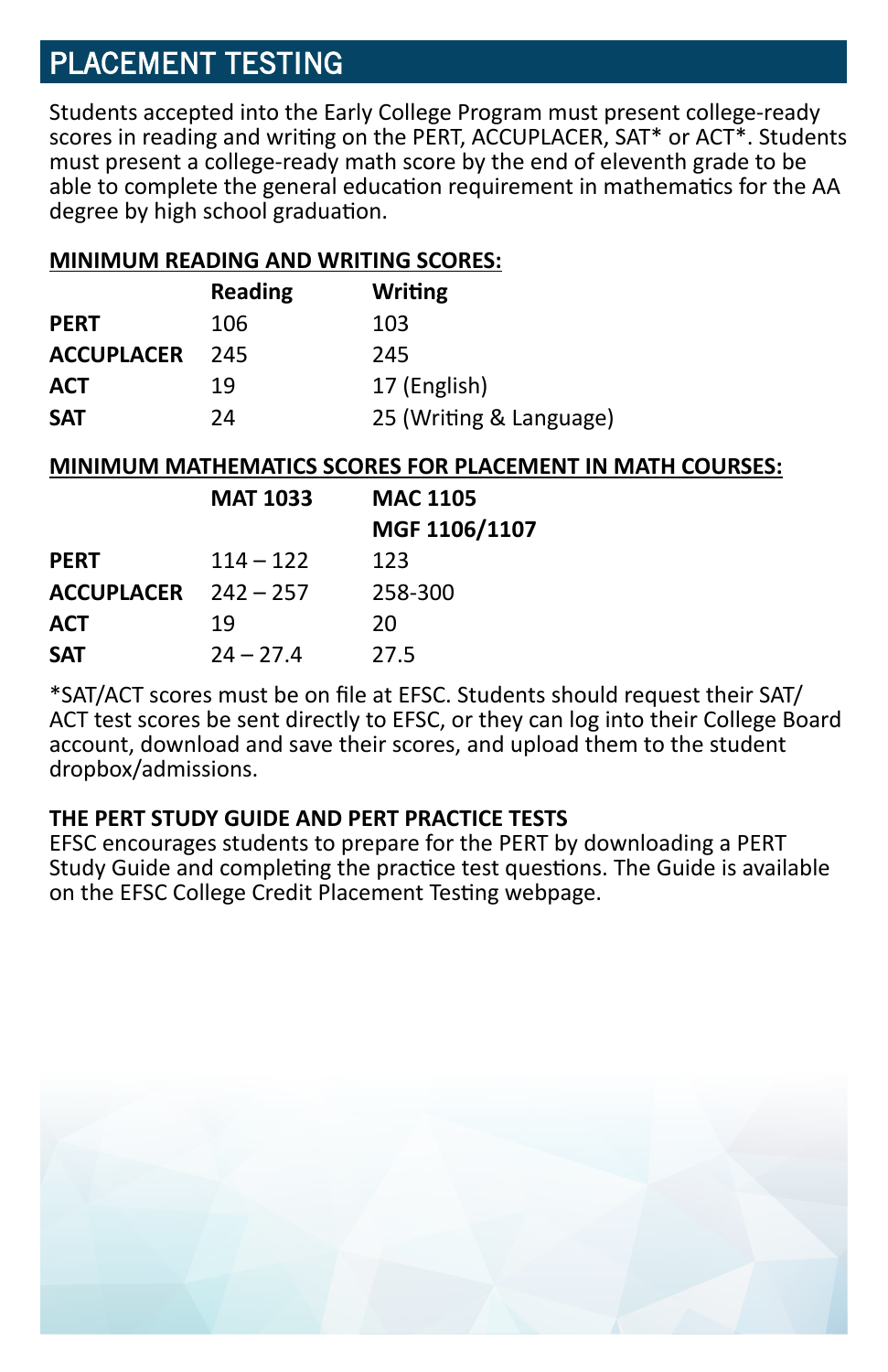# SAMPLE THREE YEAR PROGRAM OF STUDY (AA DEGREE)

Early College participants pursue a program of study designed to meet the requirements for the two-year university transfer Associate in Arts (AA) degree. Below is a general outline of how Early College students in the Three-Year Track will sequence their coursework to earn 60 credit hours and graduate with their AA.

| Fall   | 2 EFSC classes |  |
|--------|----------------|--|
| Spring | 2 EFSC classes |  |
|        |                |  |
| Summer | 2 EFSC classes |  |
| Fall   | 3 EFSC classes |  |
| Spring | 3 EFSC classes |  |
|        |                |  |
| Summer | 2 EFSC classes |  |
| Fall   | 3 EFSC classes |  |
| Spring | 3 EFSC classes |  |

EFSC advisors will assist students in selecting appropriate courses to meet their major prerequisite and AA requirements.